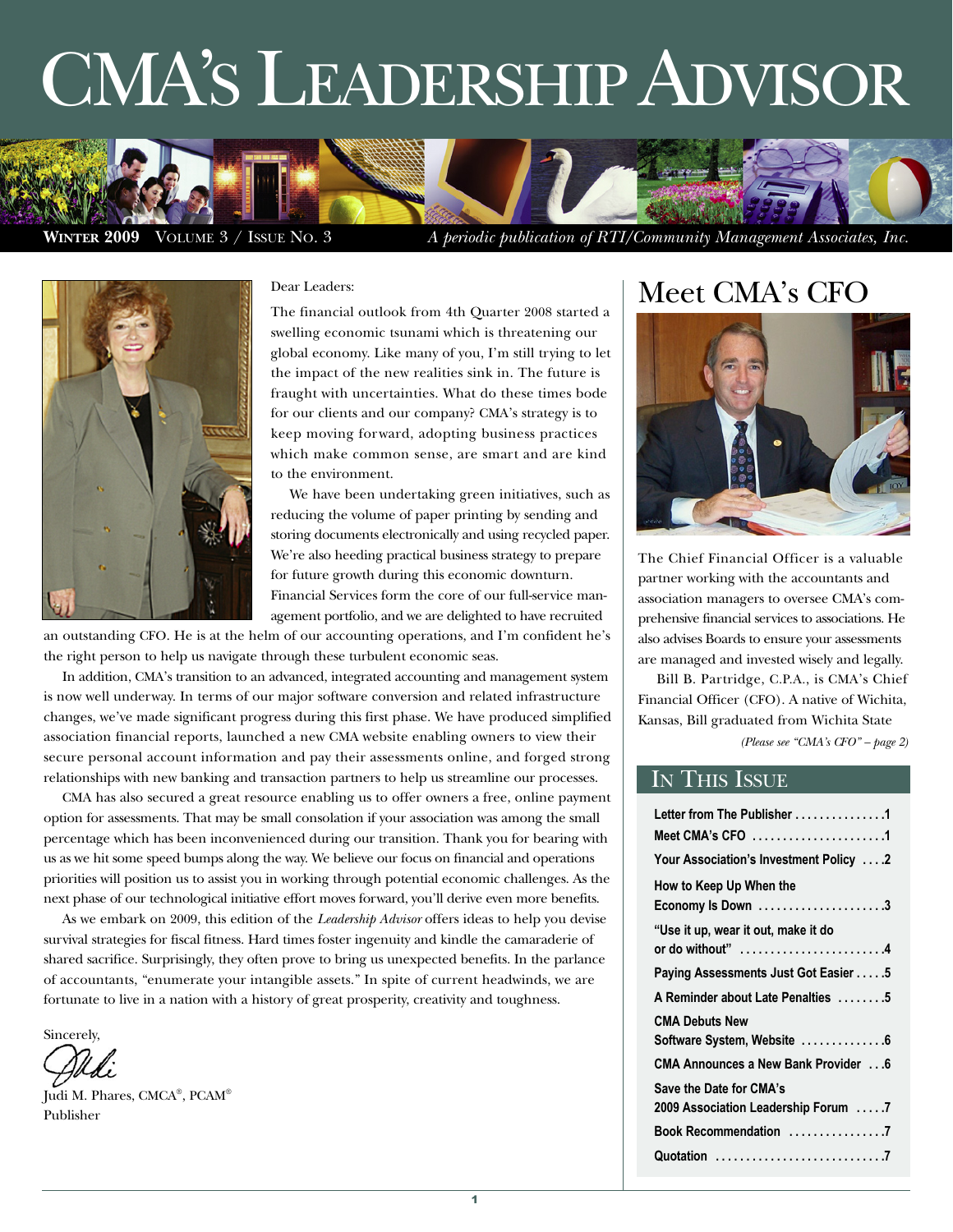#### CMA's CFO *(continued from page 1)*

University with top honors. In a career spanning 24 years, Bill has served in key leadership roles, such as associate director of client financial services at Publicis, Inc., a Fortune 500 global advertising and communications firm. He has held increasingly responsible positions in financial services across the software and restaurant/food service industries with Pizza Hut/Yum Brands.

Bill joined CMA as CFO, having previously headed financial operations of a major southwest retail services merchandiser. Recently, Bill has applied his wealth of experience to putting new methods and procedures in place to dovetail with CMA's software and infrastructure conversion. In addition, he's tackling critical objectives to improve internal financial controls, mentor accounting and finance personnel and facilitate the company's financial services to more than 190 associations.

Since his arrival in July 2008, Bill has met with more than 25 Association Boards. Their major concerns have focused on the security of their investments and swelling delinquencies in their accounts receivable (A/R) collections.

"We are experiencing a perfect storm of foreclosures, lower investment yields, tighter credit markets and the potential for greater

and more prolonged delinquencies in assessment payment," says Bill. "In the current environment, Associations should plan ahead to be adequately reserved for bad debt write-offs."

Bill summarized a basic financial rubric for Associations, i.e., rules of conduct which become especially critical during a recessionary cycle.

- Manage your cash flows. Your Association's budget is an estimate. Expect the unexpected and leave some "wiggle room" should you have shortfalls in dues collection.
- Analyze bad debt and assume that it will likely run higher than it has historically. For example, review your Association's A/R aging report. Compare Year-Over-Year (YOY) for both the number of delinquencies and the number of Days Outstanding for the average past due account. Also compare the YOY percentage of delinquent accounts which are on a payment plan.
- Refresh your reserve study for capital reserves. Your Association manager can recommend professionals who specialize in these studies. A professional reserve study will review your facilities to estimate the life and cost to replace the assets and estimate income to reflect the current

realities. In this market, it's prudent for Boards to make conservative assumptions about inflation, investment returns, and dues collections.

- Be aware that your access to credit is tight, as loan qualifications have become more restrictive. You may need to delay capital expenditures if you haven't adequately reserved for them.
- Consult your CC&Rs for guidelines and restrictions that apply should you consider stringent measures, such as increasing dues, dipping into capital reserves for operating expenses or closing amenities. Be prepared to justify tough decisions with dues-paying members who may vent their frustration if the pool doesn't open because other members are delinquent with dues.

The good news: CMA is poised to help you improve your Association's fiscal fitness with the timely billing and collection of dues, tighter financial controls and efficient reporting. In a period of record foreclosures and delinquencies affecting virtually every community association, the North Texas housing market has fared better than most parts of the country. Still, recent indicators suggest a full recovery may lie well beyond 2009.



LEADERSHIP DEVELOPMENT

### Your Association's Investment Policy

Just like homeowners, your Association saves money to cover large future expenses—like new roofs. Because your savings can be significant, it's wise to take advantage of that value by investing the savings to earn extra money for the Association. Your Association's Investment Policy guides the Board in managing those investments. If your Association does not have an investment policy, it is recommended that you consider one.

Safety of the principal should be of paramount concern, and that requires the Board to be conservative with the Association's savings. The Association should consider placing all funds in Federal Deposit Insurance Corporation, government-insured accounts or similarly protected investments.\* Individual Associations' investment policies may also provide the option

of other investment alternatives. For most Associations, Certificates of Deposit (CDs) and Money Market accounts are a safe harbor to preserve the principal.

And finally, your Investment Policy provides continuity from one Board to the next, which ensures that Association funds are managed consistently over time.

\**New Deposit Insurance Limits*

*Congress has temporarily increased FDIC deposit insurance from \$100,000 to \$250,000 per depositor through December 31, 2009. Changes have also been made to other account types. For more information visit:* 

*[Deposit Insurance Coverage Summary.](http://www.fdic.gov/news/news/financial/2008/fil08102a.html)*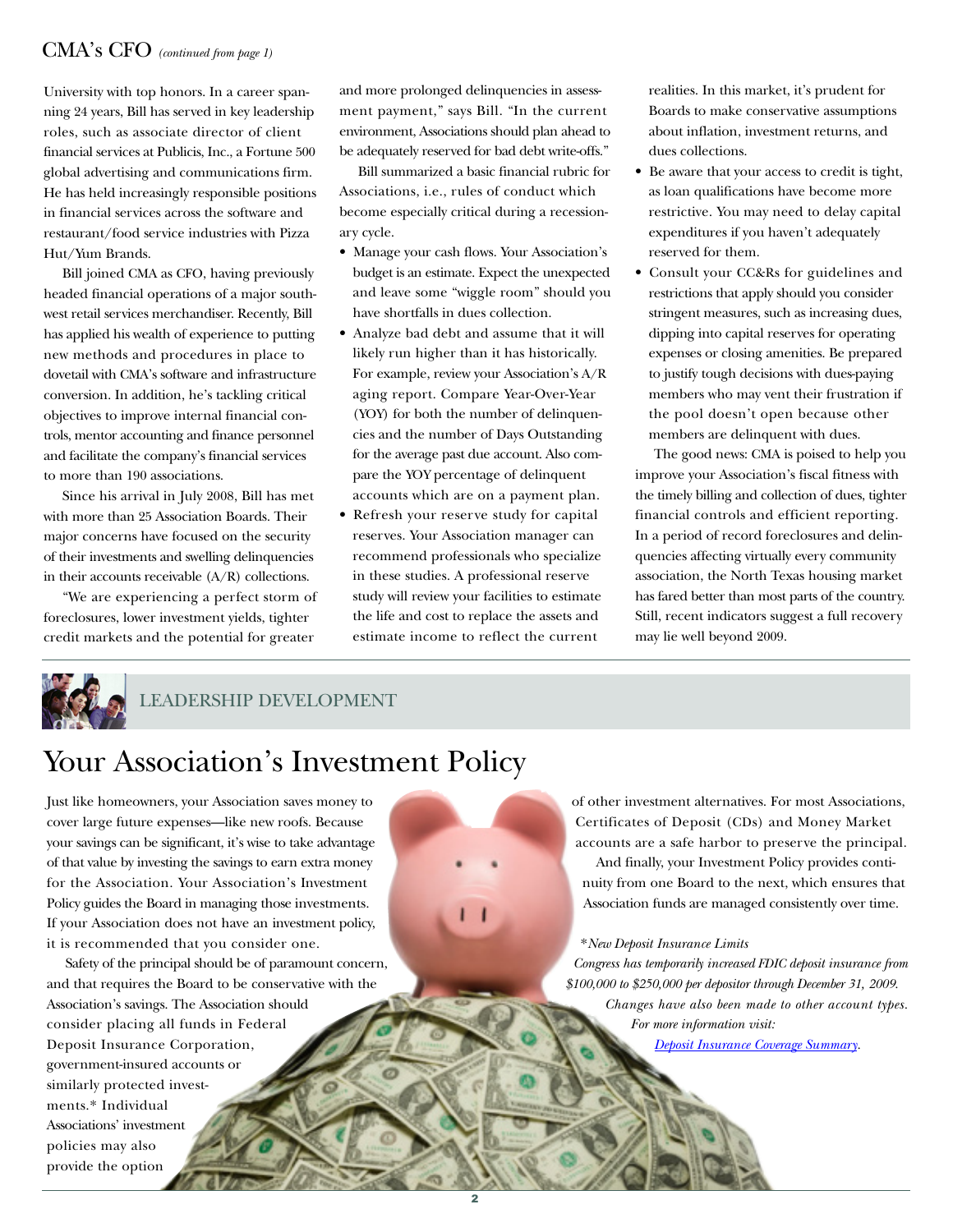

### How to Keep Up When the Economy Is Down

Is the economic downturn shaking up your community? Grim-faced economists agree this is the worst economy since the Great Depression. But the truth is, the experts don't know how deep or how long the recessionary cycle will drag on.

Founding father Benjamin Franklin, no stranger to daunting national challenges, famously summed up simple principles of thrift in Poor Richard's Almanack and other writings. Here are a few of his timeless maxims which still apply to frugal, home-grown problem-solving.

#### *"A penny saved is a penny earned."*

- Cut back on landscaping and seasonal color. Compensate for fewer pansies at subdivision's entrances by encouraging owners to beautify their yards. Offer a Yard of the Month award.
- Trim back on seasonal décor in common areas. Host a contest for decorations with categories such as best handcrafted and most creative use of recycled or natural materials.
- Your Manager reviews utility bills and may be able to recommend ways to save, such as reducing the watering of common areas.
- Combine service calls to handle several items per trip. For example, to replace a street light on a private street, schedule a once-a-month visit to check and replace burned out lights.
- Communicate by e-mail blasts and the community website for certain types of

communications. One Association saved more than \$300 on postage alone to send one "paperless" announcement.

#### *"An ounce of prevention is worth a pound of cure."*

- The pool is closed for the winter, but maintenance is an ongoing operation. If the pool furniture is only 5 years old, consider having it re-strapped to extend its useful life and defer replacement costs.
- Spray for insects. They are drawn to heating elements, gnawing insulation and wreaking all kinds of havoc.
- Purchase reusable products, such as rechargeable batteries.
- Neat, clean, well-maintained are the watchwords to avoid costly replacements.

#### *"I conceive that the great part of the miseries of mankind are brought upon them by false estimates they have made of the value of things."*

• The value of amenities. Assess the impact and implications of eliminating key amenities and services. Study the true costs and

3

savings. Seek the opinion of experts and the buy-in of owners who will share the sacrifice. Read the article, *Times are tough; should the pool go?* [\(Community E-ssentials newsletter,](http://www.imakenews.com/ortenhindman/e_article001248122.cfm?x=b11,b8mfld1j,w) October 30, 2008)

- The value of capital reserve funds. A downturn is no time to stop socking away reserves. If you have a healthy reserve, the temptation may be to dip into reserves to meet budget shortfalls or make short-term repairs. Better to build up a fund for planned expenses than deplete it for emergencies. Review the CC&Rs to know the rules that apply before you use reserves to patch up a tattered budget.
- The value of covenant enforcement. Take a firm, consistent stance in enforcing CC&Rs to keep standards and values up and protect the owners' investment. Read a professional opinion on the [Northwest Condo and](http://www.condo-hoalawblog.com/2008/10/articles/oregon/the-sky-is-fallingthe-sky-is-falling/) [HOA Law blog](http://www.condo-hoalawblog.com/2008/10/articles/oregon/the-sky-is-fallingthe-sky-is-falling/) of the Oregon Journal, by Daniel Zimberoff.

#### *"Early to bed, early to rise, makes a man healthy, wealthy and wise."*

Our booming growth in North Texas has long made our communities lands of opportunity and abundance. Today's comfort belies the sacrifices that must be made in our personal and community lifestyles. Curbing a spendthrift lifestyle has some positive side benefits, among them better health. Read an article that offers some surprising facts from the [Times Online.](http://www.timesonline.co.uk/tol/comment/columnists/guest_contributors/article4916300.ece)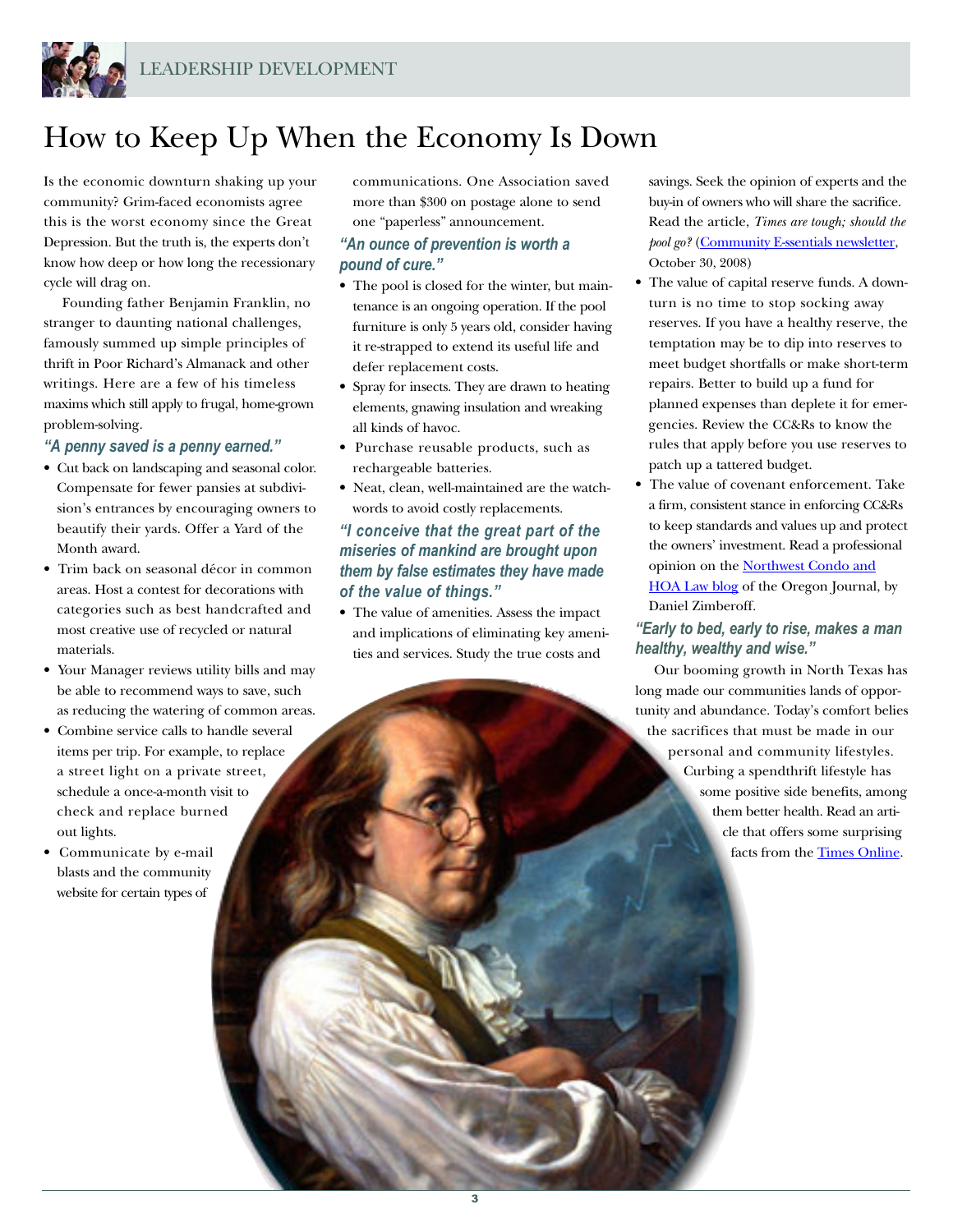

### "Use it up, wear it out, make it do or do without"

This was a motto of our Depression era forebears. The "Greatest Generation" survived the Depression, won World War II and proved their resilience, resourcefulness and responsibility time and again. They dug down to their bedrock values of individual self-reliance and helping one's neighbor to build their American dreams.

Whether it's that spirit, or simply the productivity principle of "doing more with less," now is the time to apply it on behalf of your Association. Recruit your neighbors to improve community morale and help individuals network with others in the community. Contact your Association Manager for CMA's brochure on how to mobilize your community volunteers. *The Committee Advantage* lays out basic guidelines to help you establish Association Committees. Your manager also can provide sample Committee job descriptions.

Here are some specific ideas for how Committees can become catalysts for community good will. Extending a helping hand to individual owners who may not be faring well pays individual and collective dividends for your Association.

#### **Finance Committee or ad hoc Care and Share Committee:**

A delinquency is a symptom of distress. Treat the symptoms and the underlying source. If you learn that an owner has suffered a job loss or a serious illness, this may indicate only a temporary set-back. Sometimes unofficial, neighborly, non-threatening channels offer a sounding board to steer owners toward helpful support systems. A committee clearinghouse can monitor resources and brainstorm ideas to rally the community around many issues, for example:

Job networking: It's never a good time to

lose your job. However, businessess can close at any time and downsizing and layoffs can happen when you least expect it. Could your community benefit from a committee to find and publicize job networking or temp-to-hire opportunities through local agencies and church groups?

Credit relief: Publicize resources to help distressed owners plug in with others in the community who can help, such as a credit counseling service. The National Foundation for Credit Counseling is the nation's largest national nonprofit credit counseling organization. For more information, visit [www.DebtAdvice.org](http://www.DebtAdvice.org) or call 1-800-388-2227. En Español, dial 1-800-682-9832.

Foreclosure relief: Congress may act on proposals to address the foreclosure crises facing many owners. Concrete bills and programs may be forthcoming once the new administration takes the reins in Washington. Name a community clearinghouse (person or committee) to stay informed of developments, circulate information, and mobilize community members to support legislation which could help owners and associations.

#### **Landscaping Committee:**

Sponsor a community work day to spruce up the common area or plant a community garden. Organize projects such as clearing

underbrush around the community's lake and cutting grass or weeding around foreclosed homes. Assess the liability you assume by using volunteers

instead of contractors. For example, steer clear of letting volunteers climb up on ladders to clean out gutters and downspouts.

#### **Social Committee:**

Before you ax plans for all social functions, consider thrifty alternatives. Make it a potluck, where everyone contributes snacks or desserts. Spice it up by hosting a neighborhood Chili Bowl chili cookoff. Award prizes (a wooden spoon, a homemade ribbon) for categories such as Lip Smackin', Hot Stuff, Five Alarm, etc. Provide some general rules, but recognize everyone who enters the contest. Plus serve up the entries for instant refreshments. **Communications/newsletter/ website Committee:**

Publicize all committee activities and volunteer opportunities. Organize a community barter on the Association's website or set up a Yahoo group to exchange useful cast-offs and reuse gently-used items. Host a community garage or yard sale and donate the funds to the Association's operating fund. Check city ordinances in advance for rules which may apply. You'll save money, build community and be kind to the environment.

Remember, serving others is a great way to lead your Association by your example.

4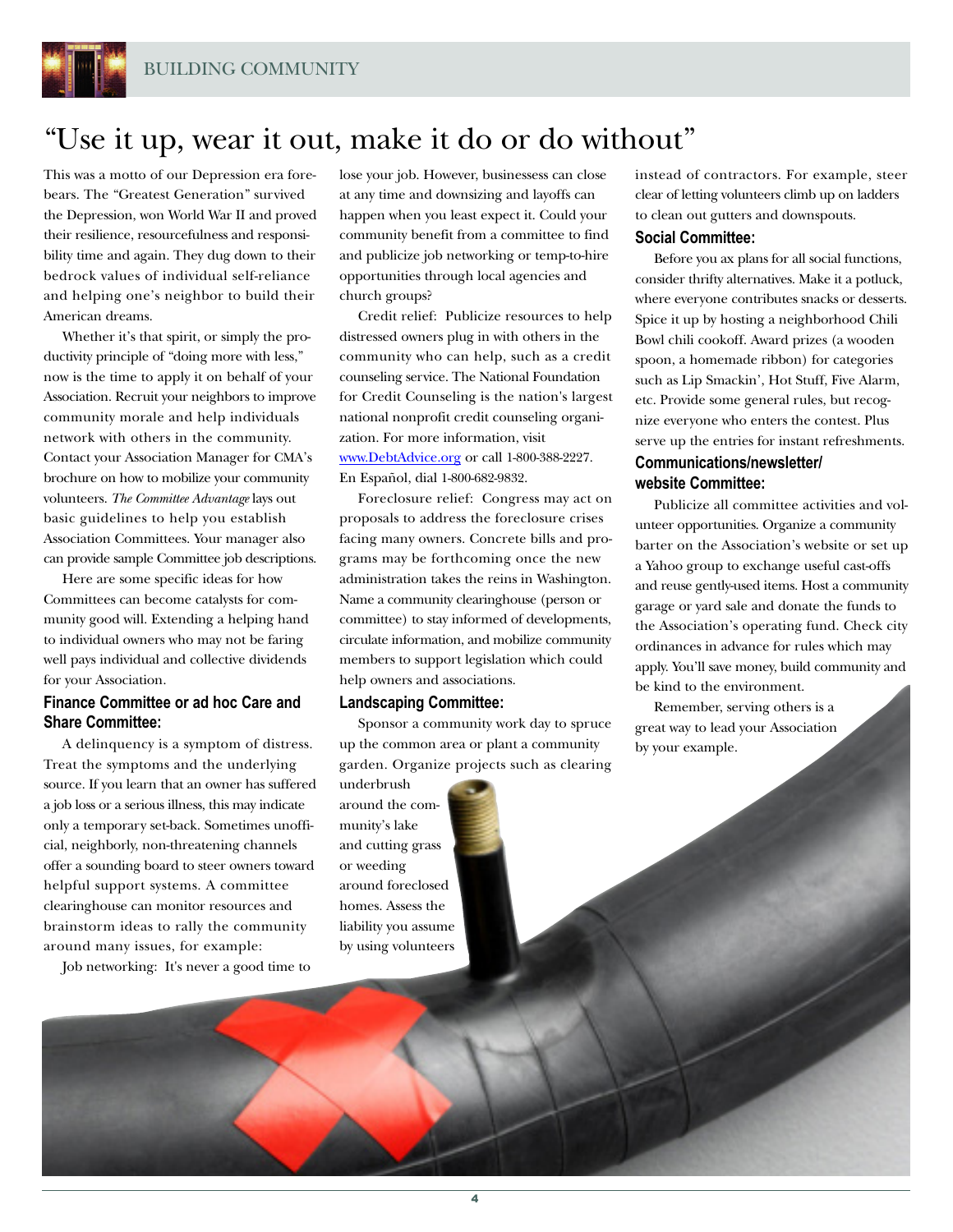

### Paying Assessments Just Got Easier Announcing Free, Eco-friendly E-checking **A Reminder about**



For the first time, CMA is offering owners the ability to pay assessments by e-check. They can also pay by bank account debiting (ACH) and credit card. (Credit card processing fee applies.) Home computers and the Internet have made it easy for owners to take advantage of the convenience of paying assessments electronically. This payment method offers numerous advantages to members, the association and the environment.

For association owners, electronic payment is very convenient. You can set up your account online. You no longer have to worry about lost checks or late payments due to slow mail service. You select the date each month your assessment is paid, and then you have the peace of mind knowing your fees are paid on time. Not only does this save you time and postage, but it can eliminate late fees.

Direct payment is also beneficial for the association. It improves your cash flow, reduces delinquencies and decreases bank charges, such as lockbox service fees. And this helps keep your assessments down.

According to the National Automated Clearing House Association (NACHA), a nonprofit trade association responsible for the nation's electronic payments system, if just 20 percent of households in the U.S. switched to electronic bill payments, 100 million pounds of paper would be eliminated from the manufacturing process—saving 1.4 billion gallons of waste water and 103 million gallons of fuel to deliver it. In fact, a 20 percent reduction in production and transportation of bills, statements and checks would spare the atmosphere two million tons of greenhouse gas a year. To set up a log-in to CMA's online payment, visit the CMA homepage, [\(www.cmamanagement.com\)](http://www.cmamanagement.com). View all assessment [Payment Methods.](https://www.cmamanagement.com/webtemplate.asp?id=91)

## Late Penalties

A reminder about late penalties will appear on each assessment statement:

**Example:** "Assessments are due on January 1. Please allow 7-10 days for delivery and processing. Late penalties will be assessed on January 11th (or whatever is their delinquency date).

Our on-line system integrates accounting and letter notification, which streamlines the Accounts Receivable process. Late penalties are automatically generated and added by the system on the delinquency date, which will speed the collections process. Owners must pay promptly by the due date to avoid late penalties.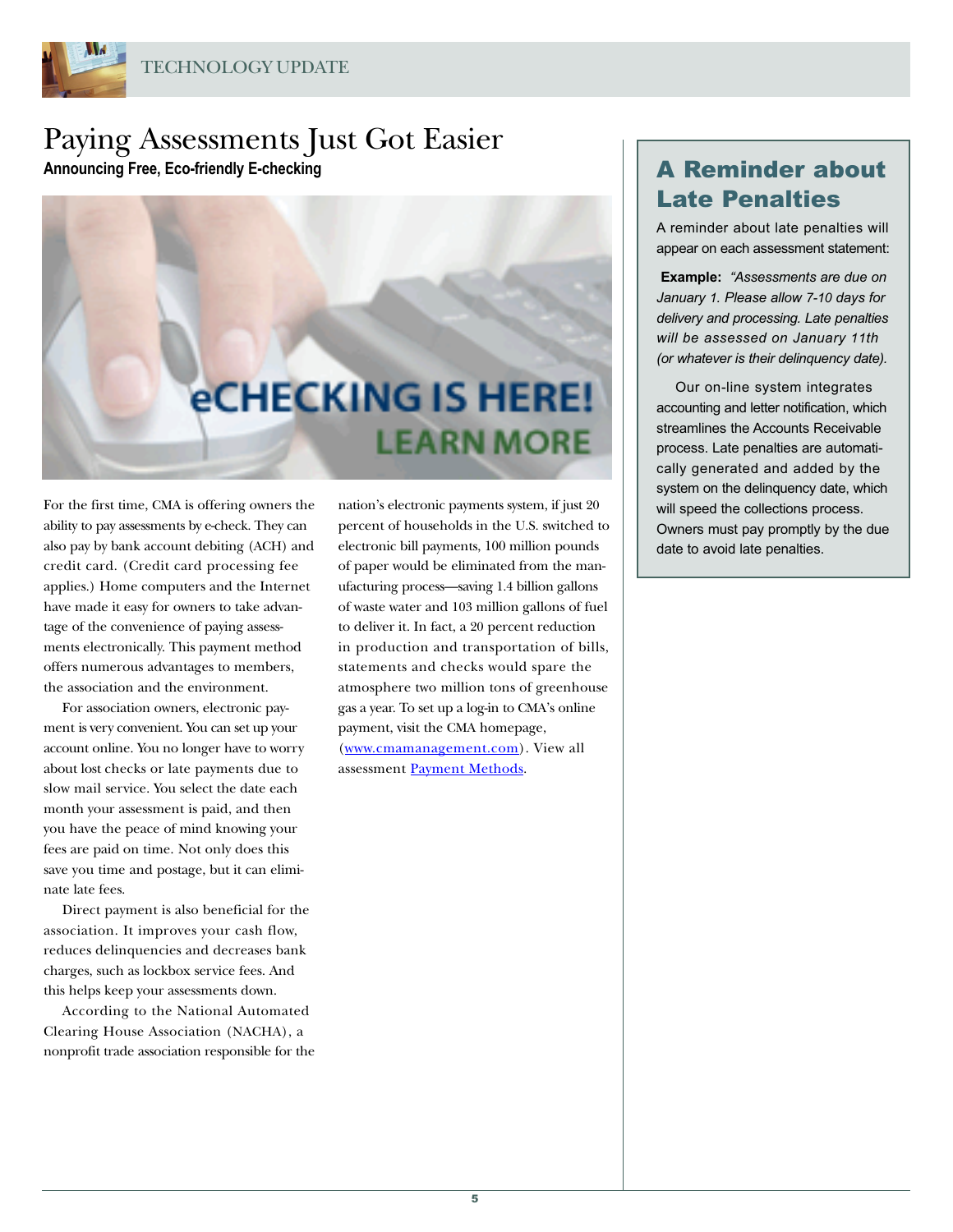

### CMA Debuts New Software System, Website **Retooling to Gain Greater Operational Efficiency**



**CMA Website: <http://www.cmamanagement.com>**

An important goal of a community's management company should be to deliver the best value for the highest quality service to your association members. CMA offers its clients the benefits of an advanced accounting and management system, which:

- is specialized to the unique needs of owners' associations,
- and fully integrates operations management and accounting functions to deliver efficiencies to the company and value to its clients.

#### **The CMA website offers:**

- convenient, 24/7 secure access to personal account information and services to owners,
- streamlined review and approval processes,
- and an eco-friendly alternative, which uses less paper and creates less waste.

#### **CMA gains operational efficiencies to help us better serve clients by:**

- making more efficient use of staff time to manage vendors and title companies,
- streamlining ACC, violation and collections processes,
- and eliminating the need to access multiple systems and duplicate tasks.

The net benefit is a win/win for clients, CMA and the environment. To discover an expanded portfolio of convenient online services to save you time and protect the environment, visit [www.cmamanagement.com.](http://www.cmamanagement.com)



### CMA Announces a New Bank Provider



CMA began an extensive review of banking providers and services in conjunction with our planning for transition to our new CINC association accounting and management system. Full integration with CINC was among our criteria for selecting a provider which would ensure the most timely and efficient processes for managing bankingrelated transactions.

After evaluating the best banking practices and services available for our industry, we determined that banking with a community bank which specializes in community associations offered the greatest benefits in terms of value-added services to our client associations and to CMA. We have begun transitioning Association Operating bank accounts and services to **North State Bank**, highly rated among independent banking services.

A well-respected community bank, it offers exceptional, specialized HOA banking services, which are integrated with processing and accounting operations. This provides many advantages, such as multiple online payment options, quick access to information, greater efficiencies in processing, all helping to control our costs, and implement eco-friendly business practices.

North State also will be offering a variety of attractive, convenient investment vehicles, such as CDARS, the Certificate of Deposit Account Registry Service. If you want a single institution to coordinate investments with different banks and keep everything under FDIC insurance limits, North State Bank will handle all the negotiations. This makes it simpler for Association Boards to place more or all of their total funds in North State Bank. CMA will also set up corporate accounts at the bank.